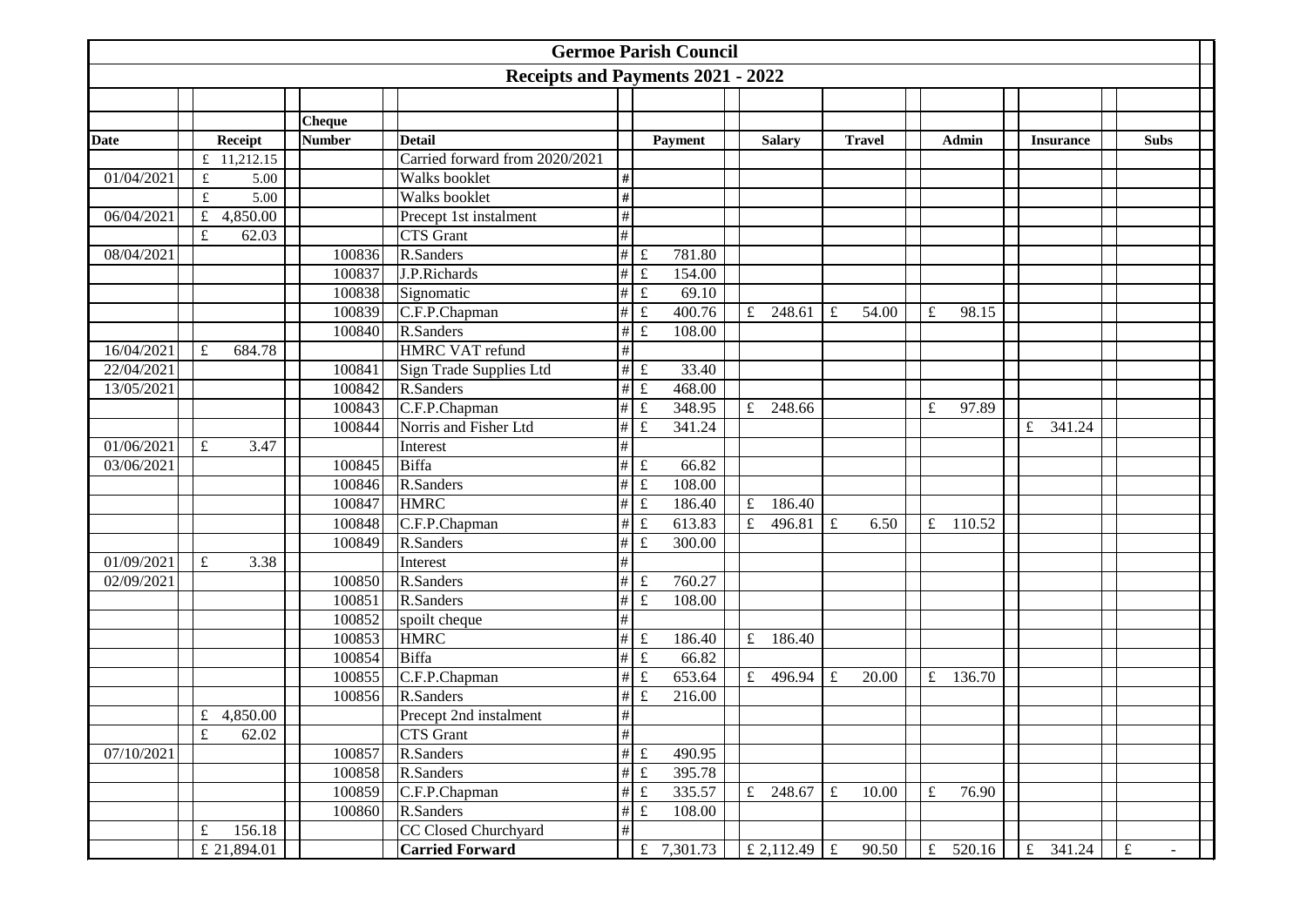| <b>Germoe Parish Council</b> |              |                     |                             |                     |                                   |                       |                       |                     |                             |                         |                                 |  |
|------------------------------|--------------|---------------------|-----------------------------|---------------------|-----------------------------------|-----------------------|-----------------------|---------------------|-----------------------------|-------------------------|---------------------------------|--|
|                              |              |                     |                             |                     | Receipts and Payments 2021 - 2022 |                       |                       |                     |                             |                         |                                 |  |
|                              |              |                     |                             |                     |                                   |                       | £1,197.13             |                     |                             |                         |                                 |  |
| <b>Councillors</b>           |              | <b>Bank</b>         | CL                          | <b>Election</b>     | <b>Miscellaneous</b>              | Maintenance           | Footpaths &           | <b>Donations</b>    | Capital                     |                         |                                 |  |
| <b>Training</b>              | <b>Audit</b> | <b>Charges</b>      | payments                    | <b>Expenses</b>     | <b>Purchases</b>                  | <b>Repairs</b>        | <b>Open Spaces</b>    | $&$ grants          | Projects                    | <b>VAT</b>              | <b>Balance</b>                  |  |
|                              |              |                     |                             |                     |                                   |                       |                       |                     |                             |                         | $\overline{\text{£}}$ 11,212.15 |  |
|                              |              |                     |                             |                     |                                   |                       |                       |                     |                             |                         | £ 11,217.15                     |  |
|                              |              |                     |                             |                     |                                   |                       |                       |                     |                             |                         | £ $11,222.15$                   |  |
|                              |              |                     |                             |                     |                                   |                       |                       |                     |                             |                         | £ 16,072.15                     |  |
|                              |              |                     |                             |                     |                                   |                       |                       |                     |                             |                         | £ $16,134.18$                   |  |
|                              |              |                     |                             |                     |                                   | £ $561.50$            | $\pounds$<br>90.00    |                     |                             | 130.30<br>$\pounds$     | £ 15,352.38                     |  |
|                              | £ $154.00$   |                     |                             |                     |                                   |                       |                       |                     |                             |                         | £ 15,198.38                     |  |
|                              |              |                     |                             |                     | 57.58<br>$\pounds$                |                       |                       |                     |                             | 11.52<br>£              | £ $15,129.28$                   |  |
|                              |              |                     |                             |                     |                                   |                       |                       |                     |                             |                         | £ 14,728.52                     |  |
|                              |              |                     |                             |                     |                                   |                       | $\pounds$<br>90.00    |                     |                             | $\pounds$<br>18.00      | £ 14,620.52                     |  |
|                              |              |                     |                             |                     |                                   |                       |                       |                     |                             |                         | £ 15,305.30                     |  |
|                              |              |                     |                             |                     | $\pounds$<br>27.83                |                       |                       |                     |                             | $\pounds$<br>5.57       | £ 15,271.90                     |  |
|                              |              |                     |                             |                     |                                   | £<br>300.00           | $\pounds$<br>90.00    |                     |                             | $\pounds$<br>78.00      | £ 14,803.90                     |  |
|                              |              |                     |                             |                     |                                   |                       |                       |                     |                             | $\mathfrak{t}$<br>2.40  | £ 14,454.95                     |  |
|                              |              |                     |                             |                     |                                   |                       |                       |                     |                             |                         | £ 14,113.71                     |  |
|                              |              |                     |                             |                     |                                   |                       |                       |                     |                             |                         | £ $14,117.18$                   |  |
|                              |              |                     |                             |                     |                                   |                       | 55.68<br>$\pounds$    |                     |                             | $\pounds$<br>11.14      | £ 14,050.36                     |  |
|                              |              |                     |                             |                     |                                   |                       | $\pounds$<br>90.00    |                     |                             | $\pounds$<br>18.00      | £ 13,942.36                     |  |
|                              |              |                     |                             |                     |                                   |                       |                       |                     |                             |                         | £ 13,755.96                     |  |
|                              |              |                     |                             |                     |                                   |                       |                       |                     |                             |                         | £ 13,142.13                     |  |
|                              |              |                     |                             |                     |                                   | 70.00<br>$\pounds$    | £ $180.00$            |                     |                             | $\pounds$<br>50.00      | £ 12,842.13                     |  |
|                              |              |                     |                             |                     |                                   |                       |                       |                     |                             |                         | £ 12,845.51                     |  |
|                              |              |                     |                             |                     |                                   |                       | 633.56<br>$\pounds$   |                     |                             | 126.71<br>$\pounds$     | £ 12,085.24                     |  |
|                              |              |                     |                             |                     |                                   |                       | $\pounds$<br>90.00    |                     |                             | $\pounds$<br>18.00      | £ 11,977.24                     |  |
|                              |              |                     |                             |                     |                                   |                       |                       |                     |                             |                         | £ 11,977.24                     |  |
|                              |              |                     |                             |                     |                                   |                       |                       |                     |                             |                         | £ 11,790.84                     |  |
|                              |              |                     |                             |                     |                                   |                       | 55.68<br>£            |                     |                             | $\pounds$<br>11.14      | £ 11,724.02                     |  |
|                              |              |                     |                             |                     |                                   |                       |                       |                     |                             |                         | £ 11,070.38                     |  |
|                              |              |                     |                             |                     |                                   |                       | 180.00<br>$\mathbf f$ |                     |                             | $\pounds$<br>36.00      | £ 10,854.38                     |  |
|                              |              |                     |                             |                     |                                   |                       |                       |                     |                             |                         | £ 15,704.38                     |  |
|                              |              |                     |                             |                     |                                   |                       |                       |                     |                             |                         | £ 15,766.40                     |  |
|                              |              |                     |                             |                     |                                   |                       | £ 409.13              |                     |                             | $\mathfrak{t}$<br>81.82 | £ 15,275.45                     |  |
|                              |              |                     |                             |                     |                                   |                       | £ 329.82              |                     |                             | $\pounds$<br>65.96      | £ 14,879.67                     |  |
|                              |              |                     |                             |                     |                                   |                       |                       |                     |                             |                         | £ 14,544.10                     |  |
|                              |              |                     |                             |                     |                                   |                       | $\pounds$<br>90.00    |                     |                             | $\pounds$<br>18.00      | £ $14,436.10$                   |  |
|                              |              |                     |                             |                     |                                   |                       |                       |                     |                             |                         | £ 14,592.28                     |  |
| $\pounds$<br>$\sim$          | £ $154.00$   | $\pounds$<br>$\sim$ | $\pounds$<br>$\blacksquare$ | $\pounds$<br>$\sim$ | $\pounds$<br>85.41                | $\mathbf f$<br>931.50 | £ 2,383.87            | $\pounds$<br>$\sim$ | $\pounds$<br>$\blacksquare$ | $\pounds$<br>682.56     |                                 |  |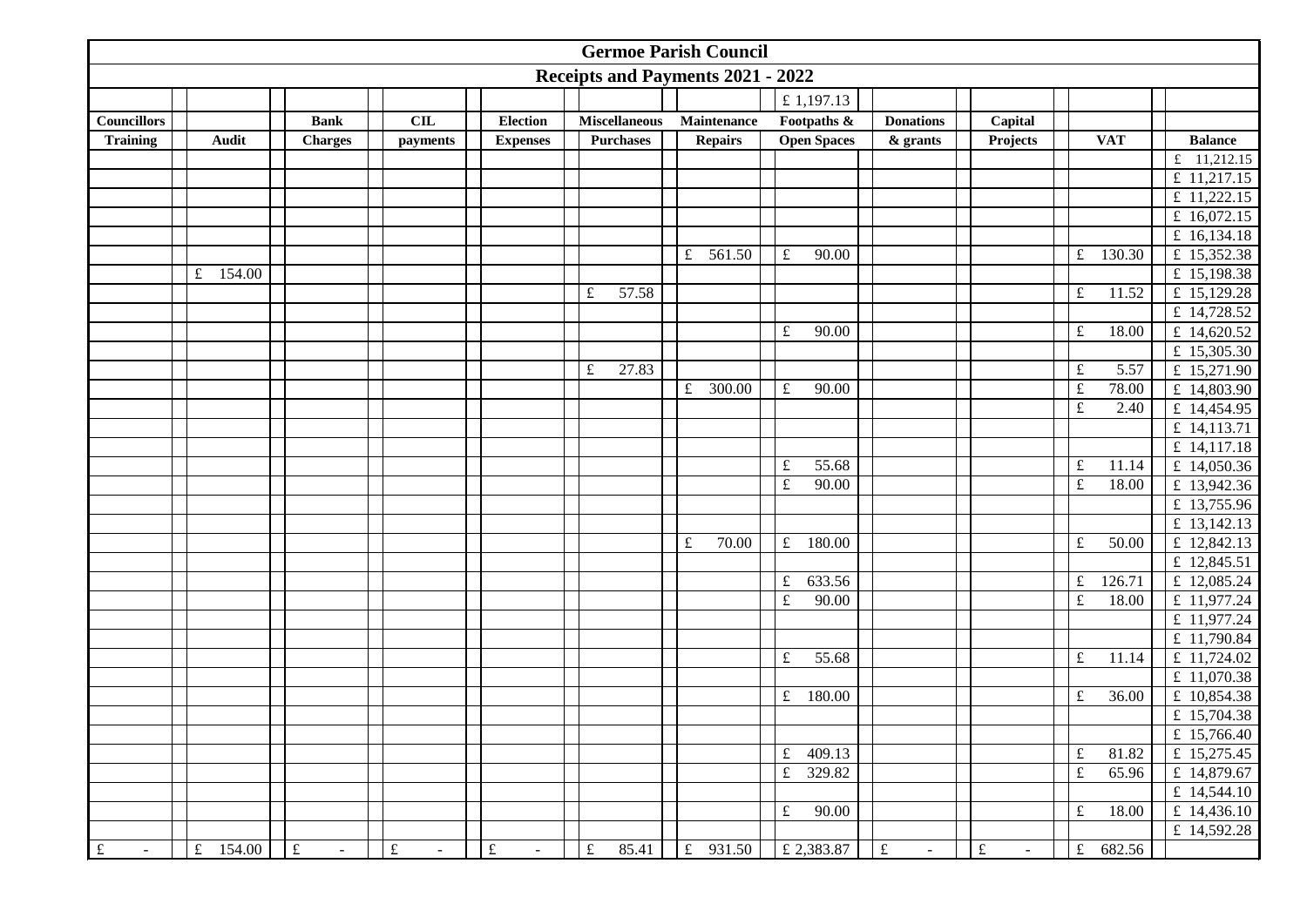|             |                         |               |                                 |                 | <b>Germoe Parish Council</b>      |                |               |             |               |             |              |           |                  |           |              |  |
|-------------|-------------------------|---------------|---------------------------------|-----------------|-----------------------------------|----------------|---------------|-------------|---------------|-------------|--------------|-----------|------------------|-----------|--------------|--|
|             |                         |               |                                 |                 | Receipts and Payments 2021 - 2022 |                |               |             |               |             |              |           |                  |           |              |  |
|             |                         |               |                                 |                 |                                   |                |               |             |               |             |              |           |                  |           |              |  |
|             |                         | <b>Cheque</b> |                                 |                 |                                   |                |               |             |               |             |              |           |                  |           |              |  |
| <b>Date</b> | Receipt                 | <b>Number</b> | <b>Detail</b>                   |                 | Payment                           |                | <b>Salary</b> |             | <b>Travel</b> |             | <b>Admin</b> |           | <b>Insurance</b> |           | <b>Subs</b>  |  |
|             | £ 21,894.01             |               | <b>Brought forward</b>          |                 | £ 7,301.73                        |                | £ 2,112.49    | £           | 90.50         | £           | 520.16       |           | £ 341.24         | £         |              |  |
| 07/10/2021  |                         | 100861        | <b>St Germoe PCC</b>            | $\#$            | $\pounds$<br>156.18               |                |               |             |               |             |              |           |                  |           |              |  |
|             |                         | 100862        | <b>Balwest Methodist Church</b> | $\#$            | $\overline{\texttt{f}}$<br>400.00 |                |               |             |               |             |              |           |                  |           |              |  |
| 04/11/2021  |                         | 100863        | <b>RRMC</b>                     | $\#$            | $\overline{\texttt{f}}$<br>176.39 |                |               |             |               |             |              |           |                  |           |              |  |
|             |                         | 100864        | C.F.P.Chapman                   | $\#$            | $\pounds$<br>340.18               | f              | 248.47        | $\mathbf f$ | 10.00         | $\pounds$   | 81.71        |           |                  |           |              |  |
|             |                         | 100865        | R.Sanders                       | $\overline{\#}$ | $\mathbf f$<br>108.00             |                |               |             |               |             |              |           |                  |           |              |  |
|             |                         | 100866        | The Royal British Legion        | $\#$            | $\pounds$<br>50.00                |                |               |             |               |             |              |           |                  |           |              |  |
|             |                         | 100867        | Germoe Village Association      | $\#$            | $\pounds$<br>100.00               |                |               |             |               |             |              |           |                  |           |              |  |
| 01/12/2021  | $\pounds$<br>3.71       |               | Interest                        | #               |                                   |                |               |             |               |             |              |           |                  |           |              |  |
| 02/12/2021  |                         | 100868        | <b>HMRC</b>                     | $\#$            | $\pounds$<br>186.40               |                | f<br>186.40   |             |               |             |              |           |                  |           |              |  |
|             |                         | 100869        | <b>Balwest Methodist Church</b> | $\#$            | $\pounds$<br>150.00               |                |               |             |               | $\mathbf f$ | 150.00       |           |                  |           |              |  |
|             |                         | 100870        | <b>RRMC</b>                     | #               | $\mathfrak{t}$<br>59.94           |                |               |             |               |             |              |           |                  |           |              |  |
|             |                         | 100871        | C.F.P.Chapman                   | #               | $\pounds$<br>356.77               |                | £ 248.47      | £           | 10.00         | $\pounds$   | 98.30        |           |                  |           |              |  |
|             |                         | 100872        | Sharkfin Media                  | $\#$            | $\pounds$<br>40.00                |                |               |             |               |             |              |           |                  |           |              |  |
|             |                         | 100873        | R.Sanders                       | $\#$            | $\pounds$<br>164.40               |                |               |             |               |             |              |           |                  |           |              |  |
|             |                         | 100874        | spoilt cheque                   | #               |                                   |                |               |             |               |             |              |           |                  |           |              |  |
| 06/01/2022  |                         | 100875        | <b>Contract Sign Systems</b>    | #               | $\pounds$<br>60.00                |                |               |             |               |             |              |           |                  |           |              |  |
|             |                         | 100876        | C.F.P.Chapman                   | #               | $\pounds$<br>418.44               |                | £ 248.67      | $\pounds$   | 41.50         | $\pounds$   | 103.28       |           |                  |           |              |  |
|             |                         | 100877        | <b>TSO Host</b>                 | $\#$            | $\pounds$<br>42.00                |                |               |             |               | £           | 35.00        |           |                  |           |              |  |
|             |                         | 100878        | R.Sanders                       | #               | $\pounds$<br>108.00               |                |               |             |               |             |              |           |                  |           |              |  |
| 03/02/2022  |                         | 100879        | wrong payee                     |                 |                                   |                |               |             |               |             |              |           |                  |           |              |  |
|             |                         | 100880        | Cornwall Council                | #               | $\pounds$<br>255.00               |                |               |             |               |             |              |           |                  |           |              |  |
|             |                         | 100881        | C.F.P.Chapman                   | #               | $\overline{\mathbf{f}}$<br>338.14 |                | £ $248.47$    | $\mathbf f$ | 10.00         | $\pounds$   | 79.67        |           |                  |           |              |  |
|             |                         | 100882        | <b>Information Commissioner</b> | $\#$            | $\pounds$<br>40.00                |                |               |             |               | $\pounds$   | 40.00        |           |                  |           |              |  |
|             |                         | 100883        | R.Sanders                       | $\#$            | $\pounds$<br>440.40               |                |               |             |               |             |              |           |                  |           |              |  |
| 01/03/2022  | $\mathbf f$<br>2.94     |               | Interest                        | $\#$            |                                   |                |               |             |               |             |              |           |                  |           |              |  |
| 03/03/2022  |                         | 100884        | <b>HMRC</b>                     | #               | $\pounds$<br>186.60               | $\pounds$      | 186.60        |             |               |             |              |           |                  |           |              |  |
|             |                         | 100885        | C.F.P.Chapman                   | #               | $\pounds$<br>321.44               | $\overline{f}$ | 248.47        | £           | 10.00         | £           | 62.97        |           |                  |           |              |  |
|             |                         | 100886        | R.Sanders                       | #               | $\pounds$<br>108.00               |                |               |             |               |             |              |           |                  |           |              |  |
|             |                         | 100887        | John Dale                       |                 | $\overline{f}$<br>350.00          |                |               |             |               |             |              |           |                  |           |              |  |
|             |                         | 100888        | Cornwall Air Ambulance          | #               | $\mathfrak{t}$<br>50.00           |                |               |             |               |             |              |           |                  |           |              |  |
| 04/03/2022  | 50.00<br>$\pounds$      |               | GVA (returned donation)         | $\overline{\#}$ |                                   |                |               |             |               |             |              |           |                  |           |              |  |
| 08/03/2022  | $\overline{t}$ 1,300.59 |               | CC LMP grant                    | $\#$            |                                   |                |               |             |               |             |              |           |                  |           |              |  |
|             |                         |               |                                 |                 |                                   |                |               |             |               |             |              |           |                  |           |              |  |
|             |                         |               |                                 |                 |                                   |                |               |             |               |             |              |           |                  |           |              |  |
|             | £ 23,251.25             |               | <b>Carried Forward</b>          |                 | £ 12,308.01                       |                | £ 3,728.04    | $\pounds$   | 172.00        |             | £ 1,171.09   | $\pounds$ | 341.24           | $\pounds$ | $\mathbf{r}$ |  |